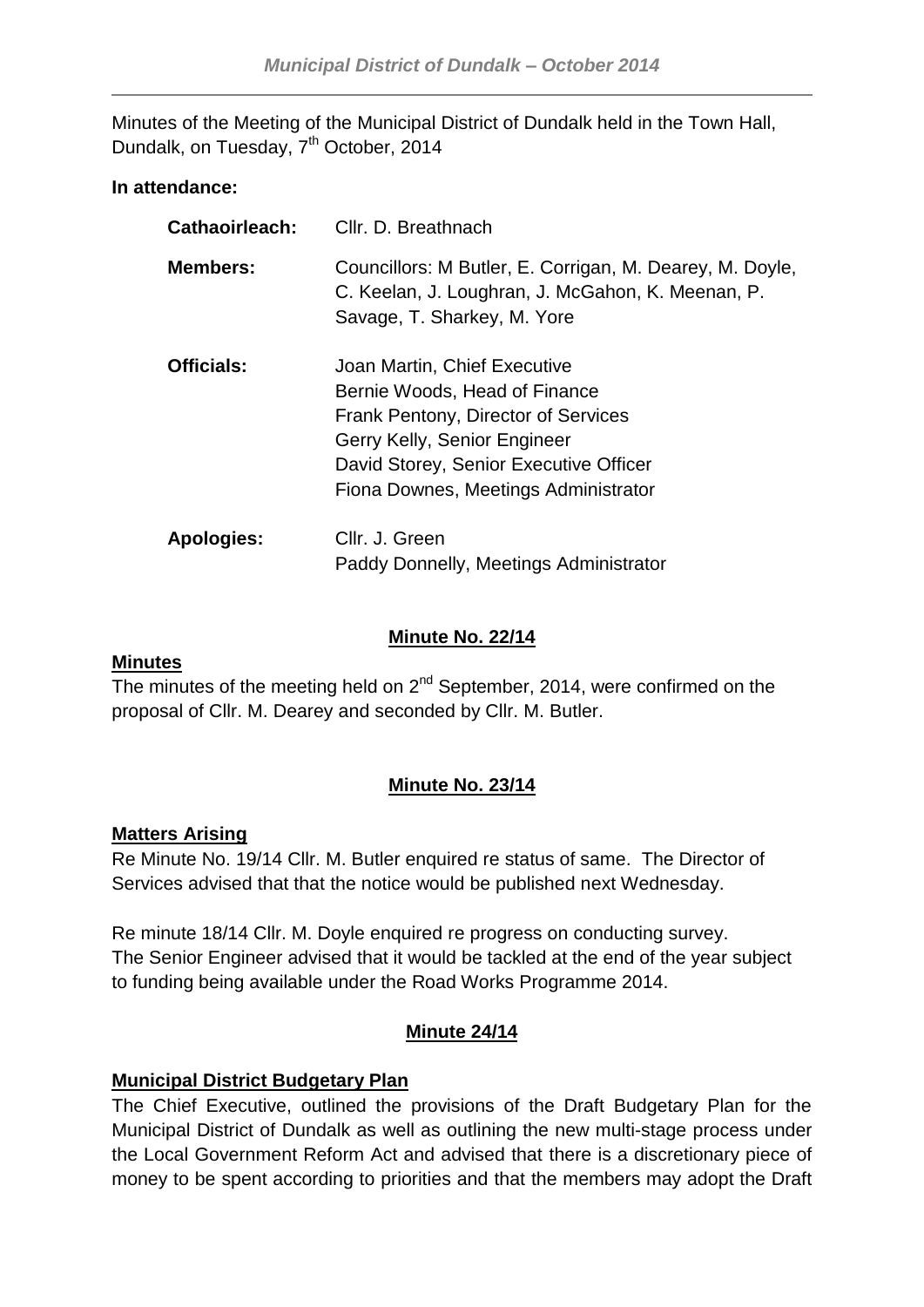Budgetary Plan of €50,000 with or without amendments. There is a facility in the legislation for charges to be increased or decreased which would result in an addition or subtraction of income from the general municipal allocation. The Chief Executive suggested leaving it as is and to decide at a later stage where the monies are to be spent.

A discussion followed covering the following areas:

- Look at budget as part of overall budgetary process and that it must be given same priority.
- Look at the population of towns and how the budget is apportioned between the municipalities. There must be a sense of equity. That the amount allocated to Dundalk is disproportionate.
- The Dundalk Environs Plan must be considered and that the projects undertaken must be visible, sustainable real projects such as solar powered pedestrian beacons outside schools that have no pedestrian crossings in place.
- The importance of a seamless delivery of service across the three different areas, in areas such as winter gritting, street cleaning etc. How can the winter gritting service be provided as before when Louth County Council has reduced the number of gritters from seven to four and whether a health and safety impact assessment has been carried out with regard to reducing the crew from a two man crew to one man operation and whether the four gritters can cover what seven did previously.

The Chief Executive noted all comments made and advised that the same funding will be there and it is the accumulation of the three old budgets.

Regarding the comments made about the winter gritting the Chief Executive advised that this was an operational matter and that it was a matter of finding efficiencies and cutting back on costs.

The Senior Engineer gave a briefing re winter gritting and that all other private operators and some councils operate on this basis. The routes have been reorganised and can be carried out by the four gritters. They have estimated a cost saving of €160,000 per annum and that there will be additional savings with less rest time being utilised.

Cllr. M. Doyle commended the council for the proposed efficiencies.

| Proposed by:  | Cllr. M. Doyle  |
|---------------|-----------------|
| Seconded by:  | Cllr. M. Butler |
| And resolved. |                 |

That the Draft Budgetary Plan of €50,000 be adopted.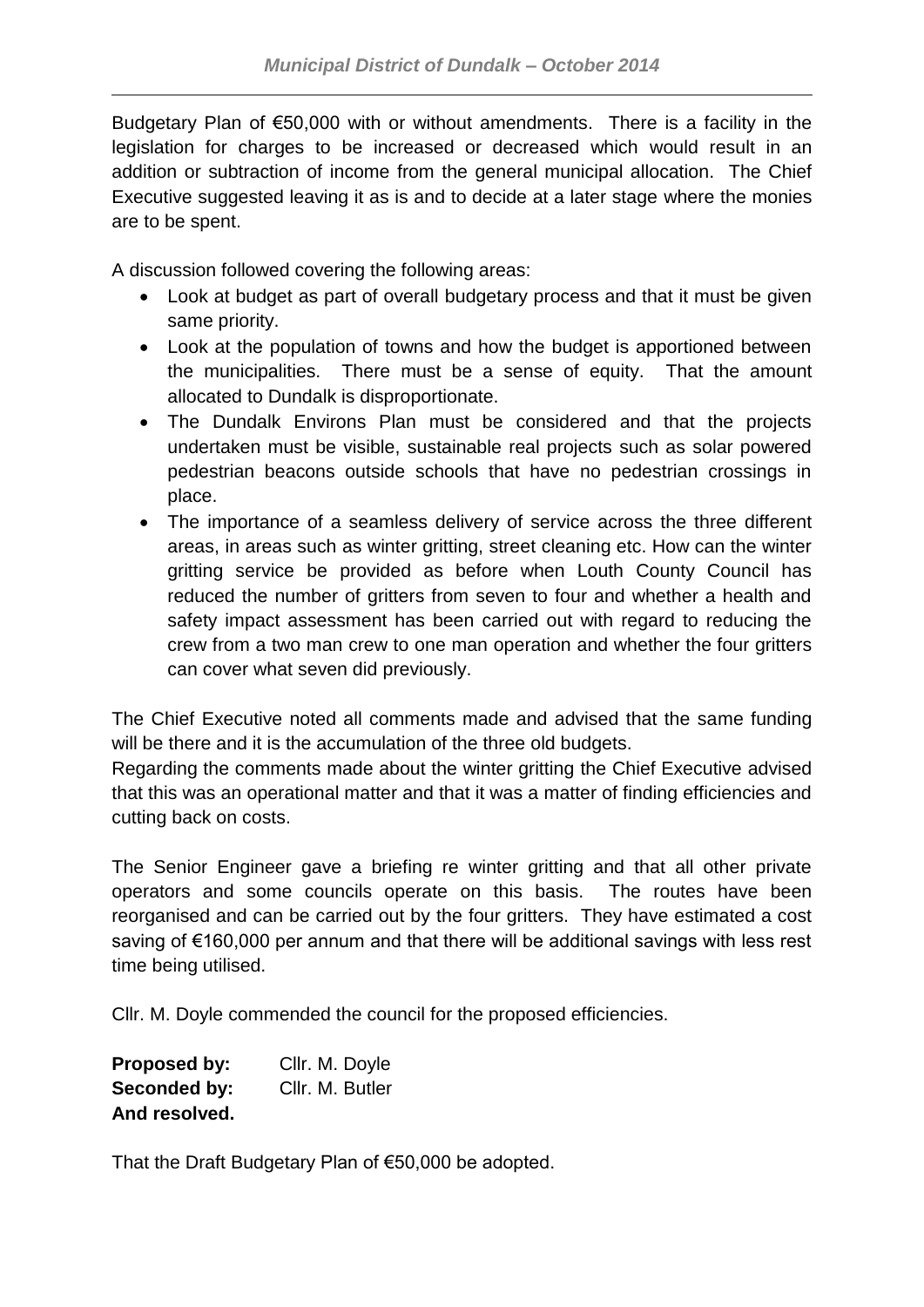# **Minute 25/14**

### **Louth Heritage Forum**

**Proposed by:** Cllr. M. Butler **Seconded by:** Cllr. D. Breathnach **And resolved.**

That Cllr. M. Dearey be elected as representative to the Louth Heritage Forum.

# **Minute 26/14**

# **Housing & Communities Progress Report**

The Senior Executive Officer gave a briefing on the new Housing Assistance Payment (HAP) and that a full presentation would be given at the October council meeting. The members noted the report for September 2014 and queries in relation to same were addressed by him. These included issues around anti social behaviour (ASB) and private rented dwellings and whether the HAP tenant is under the control of the ASB policy, homelessness – how much is avoidable and due to lack of access to rent supplement especially relating to single men with no dependents, consideration of designated housing units for homeless persons through the Housing SPC, provision of localised version of housing report, provision of housing clinics for Dundalk

The Council is to seek advice on whether tenants in receipt of HAP in private rented dwellings could be made sign up to an anti social behaviour code.

# **Minute 27/14**

# **Operations, Infrastructure & Marine Progress Report**

The members noted the report for September 2014 and the queries in relation to same were addressed by the Director of Services. These included issues around Clanbrassil Street Improvement Works and timing of works being January, i.e. sale time, the organising of official opening of Greenway-Omeath to Carlingford scheme, the proposed second level school and park at Marshes Lower and that discussions are still ongoing with the landowner and that the council is still doing inspection with regard to taking in charge of estates but that a revised circular is due to be published by the Department of the Environment, Community and Local Government in the near future.